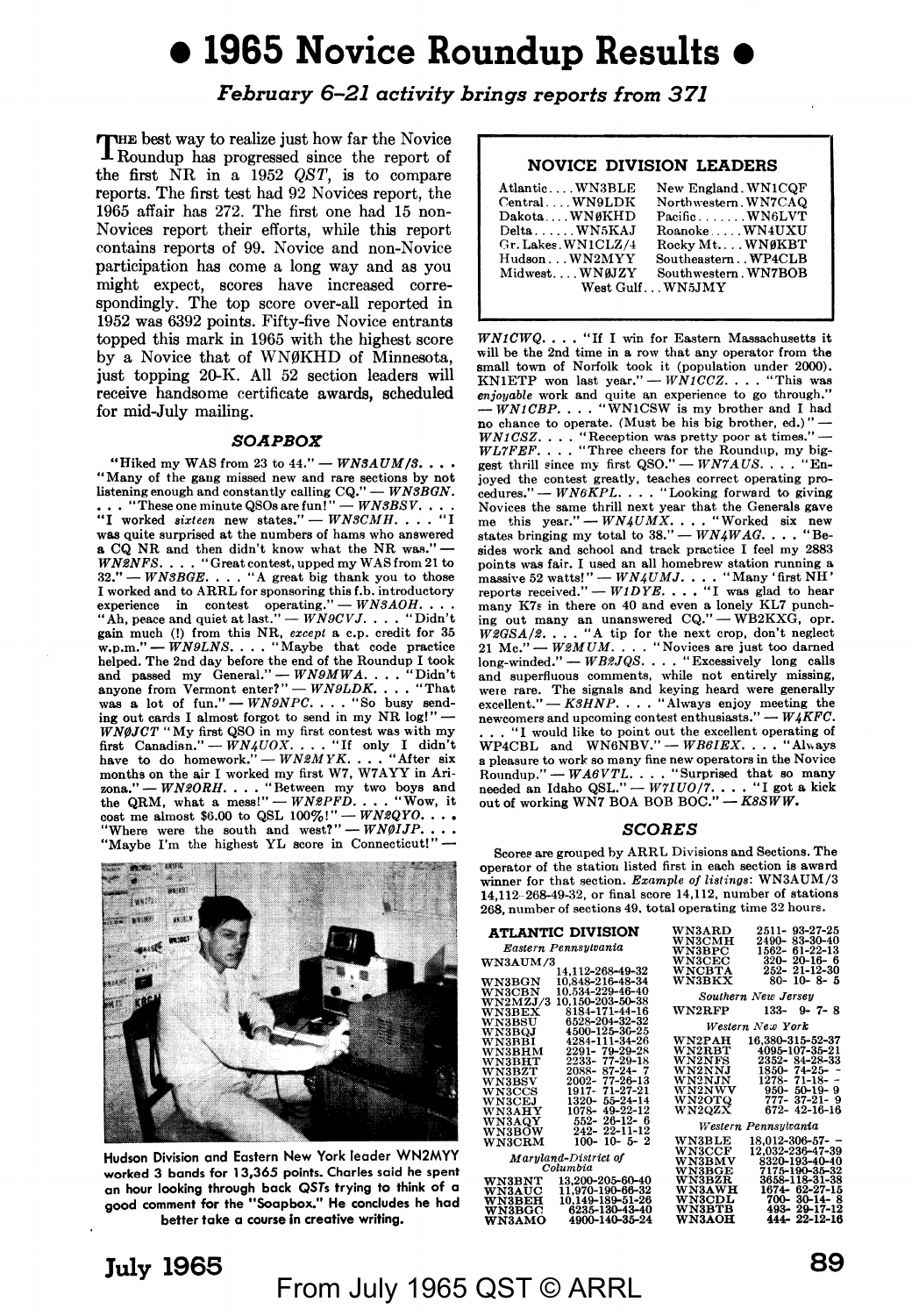

Active participants in the Roundup were (left to right) WN4TPB with 10-K from Kentucky with an f. b. showing all on 40 meters; WN3BGN working 40 and 15 from Eastern Pennsylvania; WN4VMI and his fine Kentucky shack.

|                                                                                                                                                                              | CENTRAL DIVISION                                                                                                                                                                                                                                                                                                                                                                             |
|------------------------------------------------------------------------------------------------------------------------------------------------------------------------------|----------------------------------------------------------------------------------------------------------------------------------------------------------------------------------------------------------------------------------------------------------------------------------------------------------------------------------------------------------------------------------------------|
| <b>VN9NHQ</b><br>WN9NM<br>WN9NM<br>WN9LLVJ<br>WN9LLVJ<br>WN9LLVD<br>WN9LLVQ<br>WN9NMX<br>WN9NMX<br>WN9NMX<br>WN9NMX<br>WN9NMX<br>WN9NMX<br>WN9NMX<br>WN9NMX<br>vs<br>Wa<br>w | Illinois<br>$\begin{array}{c} \textit{itnots} \\ \textit{in} \\ 1.232-196-52-30 \\ 1.232-196-52-31 \\ 700-160-44-24 \\ 6800-170-40-40 \\ 8994-152-37-28 \\ 2272-84-33-72 \\ 2272-84-33-72 \\ 22146-74-29-10 \\ 2144-81-24-17 \\ 1894-70-27-12 \\ 140-100-14-18 \\ 176-16-11-10 \\ 176-16-12-$                                                                                                |
| <b>WN9LDK<br/>WN9LIP<br/>WN9LKC<br/>WN9NHP<br/>WN9NHX</b>                                                                                                                    | Indiana<br>38,727-292-61-40<br>11,350-227-50-40<br>7568-161-43-39<br>5822-142-41-28<br>2790- 78-30-18<br>627- 27-11-12                                                                                                                                                                                                                                                                       |
| WN9NBU<br>WN9LKD<br>WN9MIO<br>WN9MSV<br>WN9MRG<br>WN9MCC                                                                                                                     | Wisconsin<br>$4830-115-42-31$<br>$4255-115-37-22$<br>$3450-100-30-12$<br>$3038-83-31-23$<br>$720-35-16-10$<br>$322-23-14-7$                                                                                                                                                                                                                                                                  |
| <b>DAKOTA</b>                                                                                                                                                                | <b>DIVISION</b>                                                                                                                                                                                                                                                                                                                                                                              |
| <b>WNØKHD<br/>WNØKDS<br/>WNØJCT<br/>WNØKQU</b>                                                                                                                               | Minnesota<br>$\begin{array}{c} 20.008\text{--}328\text{--}61\text{--}40 \\ 13.664\text{--}229\text{--}56\text{--}40 \\ 3520\text{--}88\text{--}40\text{--}33 \\ 2929\text{--}101\text{--}29\text{--}11 \end{array}$                                                                                                                                                                          |
|                                                                                                                                                                              | <b>DELTA DIVISION</b><br>Arkansas                                                                                                                                                                                                                                                                                                                                                            |
| WN5KAK<br>WN5KUD                                                                                                                                                             | $6030 - 134 - 45 - 872 - 33 - 14 -$<br>$-24$<br>6                                                                                                                                                                                                                                                                                                                                            |
|                                                                                                                                                                              | Louisiana<br>سيستيس<br>WN5KBZ 3034-82<br>WN5KDQ 1708-61<br>WN5JVL 660-33<br>$222 - 56 - 30$<br>$82 - 37 - 15$<br>$61 - 28 - 18$<br>$33 - 20 - 5$                                                                                                                                                                                                                                             |
| <b>VN5LKV</b>                                                                                                                                                                | Mississippi<br>1632-102-16-26                                                                                                                                                                                                                                                                                                                                                                |
|                                                                                                                                                                              | Tennessee<br>WN4TFI 7560-158-45-40<br>WN4URA 920--30-23-11                                                                                                                                                                                                                                                                                                                                   |
|                                                                                                                                                                              | <b>GREAT LAKES</b><br><b>DIVISION</b>                                                                                                                                                                                                                                                                                                                                                        |
| <b>WN1CLZ<br/>WN4TPB<br/>WN4UOX<br/>WN4VLV<br/>WN4VCN</b>                                                                                                                    | Kentucky<br>$\begin{array}{r} \textbf{19,355-395-49-40} \\ \textbf{19,320-240-43-24} \\ \textbf{10,320-240-43-24} \\ \textbf{3774-102-37-23} \\ \textbf{2816-78-32-11} \\ \textbf{2349-81-29-14} \end{array}$                                                                                                                                                                                |
| <b>WASNWT<br/>VNSOFV<br/>VNSOFV<br/>VNSOFW<br/>VNSOLN<br/>VNSOLN</b><br>VNSOLN                                                                                               | $\begin{array}{cccc} \textit{Michigan} \\ \textit{m} & 12,336\text{-}247\text{-}48\text{-}35 \\ \textit{m} & 7436\text{-}143\text{-}52\text{-}28 \\ \textit{r} & 6156\text{-}162\text{-}38\text{-}21 \\ \textit{m} & 532\text{-}28\text{-}19\text{-}7 \\ \textit{m} & 532\text{-}28\text{-}9\text{-}9 \\ \textit{m} & 522\text{-}58\text{-}9\text{-}9 \\ \textit{m} & 52\text{-}6\text{-}9\$ |

|                                      | WNSNQC 12-880-260-46-80<br>WNSMQQ 8648-174-47-87<br>WNSMQQ 8648-174-47-87<br>WNSLUZ 6270-165-38-26<br>WNSNAZ 6030-119-45-16<br>WNSNAZ 6030-125-33-21<br>WNSNTP 1896-63-25-10<br>WNSNTP 1794-69-26-11<br>WNSNATP 1794-69-26-11<br>WNSNATP 1794-69                     |
|--------------------------------------|----------------------------------------------------------------------------------------------------------------------------------------------------------------------------------------------------------------------------------------------------------------------|
|                                      | <b>HUDSON DIVISION</b>                                                                                                                                                                                                                                               |
|                                      | Eastern New York                                                                                                                                                                                                                                                     |
|                                      |                                                                                                                                                                                                                                                                      |
|                                      |                                                                                                                                                                                                                                                                      |
|                                      | WN2MYY 13,365-297-45-39<br>WN2MYK 5890-155-38-39<br>WN2MYK 5890-155-38-39<br>WN2MYG 2369-103-23-16<br>WN2MXF 1180-53-20-26<br>WN2MXF 198-18-11--3                                                                                                                    |
|                                      |                                                                                                                                                                                                                                                                      |
|                                      | N. Y. C.-L. I.<br>W.Y.C.-L. 1.<br>WAYPDO 6960-144-32-23<br>WN2PDO 6960-144-32-23<br>WN2OXD 4608-144-32-23<br>WN2OXD 4608-144-32-23<br>WN2OXD 4464-144-32-23<br>WN2OXD 4464-144-31-27<br>WN2ORH 1992- 62-16-21<br>WN2ORH 1992- 62-16-21<br>WN2ORH 1992- 62-15-27<br>W |
|                                      |                                                                                                                                                                                                                                                                      |
|                                      |                                                                                                                                                                                                                                                                      |
|                                      |                                                                                                                                                                                                                                                                      |
|                                      |                                                                                                                                                                                                                                                                      |
|                                      |                                                                                                                                                                                                                                                                      |
|                                      |                                                                                                                                                                                                                                                                      |
|                                      |                                                                                                                                                                                                                                                                      |
|                                      |                                                                                                                                                                                                                                                                      |
|                                      |                                                                                                                                                                                                                                                                      |
|                                      | Northern New Jersey                                                                                                                                                                                                                                                  |
|                                      |                                                                                                                                                                                                                                                                      |
|                                      |                                                                                                                                                                                                                                                                      |
|                                      |                                                                                                                                                                                                                                                                      |
|                                      |                                                                                                                                                                                                                                                                      |
|                                      |                                                                                                                                                                                                                                                                      |
|                                      |                                                                                                                                                                                                                                                                      |
|                                      | A WINDER 1204-296-54-25<br>WARREN 10.388-212-49-40<br>WARREN 10.388-212-49-40<br>WARREN 10.388-212-49-23<br>WARREN 10.388-212-49-23<br>WARREN 1113-53-21-12<br>WARREN 1113-53-21-22<br>WARREN 1113-53-21-16<br>WARREN 480-32-15-16<br>WARREN 480                     |
|                                      | <b>MIDWEST DIVISION</b>                                                                                                                                                                                                                                              |
|                                      | Iowa                                                                                                                                                                                                                                                                 |
| WNØJSD<br>WNØKFU<br>WNØKFX           | $\begin{array}{c} 3488 - 109 - 32 - 17 \\ 2016 - 69 - 24 - 24 \\ 481 - 37 - 13 - 13 \end{array}$                                                                                                                                                                     |
|                                      |                                                                                                                                                                                                                                                                      |
|                                      | Kansas                                                                                                                                                                                                                                                               |
|                                      | $74-28-10$<br>39-23-13<br>36-29-21<br>10-0-9                                                                                                                                                                                                                         |
| WNØJNZ<br>WNØJFC<br>WNØJVU<br>WNØJJP | 2072-<br>1127-<br>1044-<br>171-<br>$19 - 9 -$<br>8                                                                                                                                                                                                                   |
|                                      | Missouri                                                                                                                                                                                                                                                             |
|                                      | WNOJNE 4830-115-42-34<br>WNOKMM 4788-111-38-36<br>WNOJVC 1675-67-25-33<br>WNOKBZ 1050-60-14-4<br>WNOKXZ 1044-58-18-18                                                                                                                                                |
|                                      |                                                                                                                                                                                                                                                                      |
|                                      |                                                                                                                                                                                                                                                                      |
|                                      | Nebraska                                                                                                                                                                                                                                                             |
|                                      | $WN0JZY$ 8415-172-45-30                                                                                                                                                                                                                                              |
|                                      |                                                                                                                                                                                                                                                                      |

Ohio

12-880-260-46-30

WNSMOC<br>WNSMOR<br>WNSMOQ<br>WNSNAZ<br>WNSNAZ

**NEW ENGLAND**<br>DIVISION  $Connecticut$ 

WN0JES

ü

**WN1CIY** 8170-215-38-28

 $2000$ 

984

 $59-34-14$ <br> $41-24-11$ 

| <b>WN1CKI</b><br>WN1CWQ<br><b>WNICLB</b><br><b>WNICXN</b><br><b>WN1BOL</b>                  | 7560-174-40-26<br>6000-150-40-40<br>2976-78-32-17<br>$1702 - 74 - 23 - 9$<br>$1215 - 71 - 15 - 9$                                                                                      |
|---------------------------------------------------------------------------------------------|----------------------------------------------------------------------------------------------------------------------------------------------------------------------------------------|
| <b>WN1BUP</b><br><b>WN1DDG</b>                                                              | 688-43-16-15<br>$348 - 29 - 12 - 7$                                                                                                                                                    |
|                                                                                             | Eastern Massachusetts                                                                                                                                                                  |
| <b>WN1CCZ</b><br><b>WN1DCT</b><br><b>WN1DAX</b><br><b>WN1BZE</b><br>WN1BOC<br><b>WN1CFQ</b> | 5247-159-33-40<br>3875-125-31-29<br>3472-114-28-26<br>$1664 - 86 - 24 - 16$<br>1474-57-22-16<br>WNICTC 705-47-15-10<br>WNICFT 540-26-15-19<br>WNIBZQ 216-17-8-15<br>$16 - 4 - 4 - 1 -$ |
|                                                                                             | New Hampshire                                                                                                                                                                          |
| WN1CBP                                                                                      | 8977-191-47-37                                                                                                                                                                         |
|                                                                                             | Rhode Island                                                                                                                                                                           |
|                                                                                             | WN1BOP 2376-88-27-40                                                                                                                                                                   |
|                                                                                             | Vermont                                                                                                                                                                                |
| <b>WN1DAN</b>                                                                               | 1170- 55-18-39                                                                                                                                                                         |
|                                                                                             | <b>Western Massachusetts</b>                                                                                                                                                           |
| <b>WN1COF</b><br><b>WN1CSW</b><br>WN1CSZ                                                    | 10.850-217-50-33<br>7955-167-43-23<br>WNICSW 7955-167-43-23<br>WNICTO 3300-100-30-32<br>WNICYO 2268-84-27-38<br>$1 - 1 - 1 - 1$                                                        |

### **NORTHWESTERN**<br>DIVISION

 $A$ laska WL7FEF 470-32-10-30

| Idaho                                                                                            |                                                                                       |  |  |  |  |  |
|--------------------------------------------------------------------------------------------------|---------------------------------------------------------------------------------------|--|--|--|--|--|
| WN7ADE                                                                                           | 8100-165-45-40                                                                        |  |  |  |  |  |
|                                                                                                  | Montana                                                                               |  |  |  |  |  |
| <b>WN7ASX</b><br>4446-102-38-38<br><b>WN7ASY</b><br>$2130 - 56 - 30 -$<br>WN7AQZ<br>646-34-19-12 |                                                                                       |  |  |  |  |  |
| Oregon                                                                                           |                                                                                       |  |  |  |  |  |
| WN7CAQ<br><b>WN7AQU</b><br>WN7AXK<br><b>WN7BOU</b>                                               | 11.136-222-48-37<br>$1188 - 39 - 22 - 22$<br>$495 - 33 - 15 - 13$<br>$24 - 6 - 4 - 4$ |  |  |  |  |  |

| <b>PACIFIC DIVISION</b>           |                                             |  |  |  |  |  |
|-----------------------------------|---------------------------------------------|--|--|--|--|--|
|                                   | East Bay                                    |  |  |  |  |  |
|                                   | WN6MBZ 456-24-19-10<br>WN6NBV/6 192-16-12-6 |  |  |  |  |  |
|                                   |                                             |  |  |  |  |  |
|                                   | Hawaii                                      |  |  |  |  |  |
| <b>WH6FON</b>                     | $1 - 1 - 1 - 1$                             |  |  |  |  |  |
|                                   | San Joaquin Valley                          |  |  |  |  |  |
| WN6MCA                            | 1920-64-30-27                               |  |  |  |  |  |
| <b>WN6MGV</b>                     | $1722 - 67 - 21 - 7$                        |  |  |  |  |  |
| <b>WN6KPL</b>                     | $836 - 38 - 22 - 9$                         |  |  |  |  |  |
|                                   | Santa Clara Valley                          |  |  |  |  |  |
| <b>WN6LVT</b><br>WN6JYN<br>WN6JYN | 6665-155-43-22                              |  |  |  |  |  |
|                                   | $5040 - 140 - 36 -$                         |  |  |  |  |  |
| WN6LPZ                            | $1984 - 64 - 31 - 5$                        |  |  |  |  |  |
| <b>WM6NXK</b>                     | $1020 - 50 - 17 - 16$                       |  |  |  |  |  |
|                                   | <b>ROANOKE DIVISION</b>                     |  |  |  |  |  |
|                                   | North Carolina                              |  |  |  |  |  |
| WN4UXU                            | $10.761 - 211 - 51 -$                       |  |  |  |  |  |
| <b>WN4VVT</b>                     | 560-46-10-16                                |  |  |  |  |  |
|                                   | Virginia                                    |  |  |  |  |  |
| <b>WN4UMX</b>                     | 8800-180-44-34                              |  |  |  |  |  |
| <b>WN4UDI</b>                     | 2548-76-28-24                               |  |  |  |  |  |
| WN4WJE                            | 1610-60-23-12                               |  |  |  |  |  |
| WN4WKX                            | 722-38-19-32                                |  |  |  |  |  |
| WN4VXR                            | 88- 11- 8- 2                                |  |  |  |  |  |

Washington

WN7BOC<br>WN7AUS<br>WN7BDB<br>WN7BWG<br>WN7BTZ

 $\begin{array}{r} 640-141-40-30 \\ 1716-65-26-12 \\ 867-36-17-8 \\ 168-11-8-10 \\ 16-11-8-3 \\ 15-3-3 \end{array}$ 

 $88 - 11 - 8 - 2$ West Virginia

WN8NYT 3348-88-31-15

### ROCKY MOUNTAIN<br>DIVISION

|                         | Colorado                                     |
|-------------------------|----------------------------------------------|
| WNØKBT<br><b>WN0KLF</b> | 10.192-208-49-24                             |
| WNØKIU                  | $513 - 27 - 19 - 15$<br>$350 - 35 - 10 - 11$ |
|                         | Utah                                         |
| <b>WN7BME</b>           | 836-38-22-20                                 |
| <b>WN7AUW</b>           | $270 - 17 - 10 - 4$                          |
| <b>WN7BFW</b>           | $187 - 17 - 11 - 12$                         |
| <b>WN7CKB</b>           | $48 - 8 - 6 - 5$                             |
|                         |                                              |

(Continued on page 154)



14-year-old Missouri winner WNØJNF led his section with 115 two-ways in 42 sections. The entire operation was on 40 meters.

From July 1965 QST © ARRL